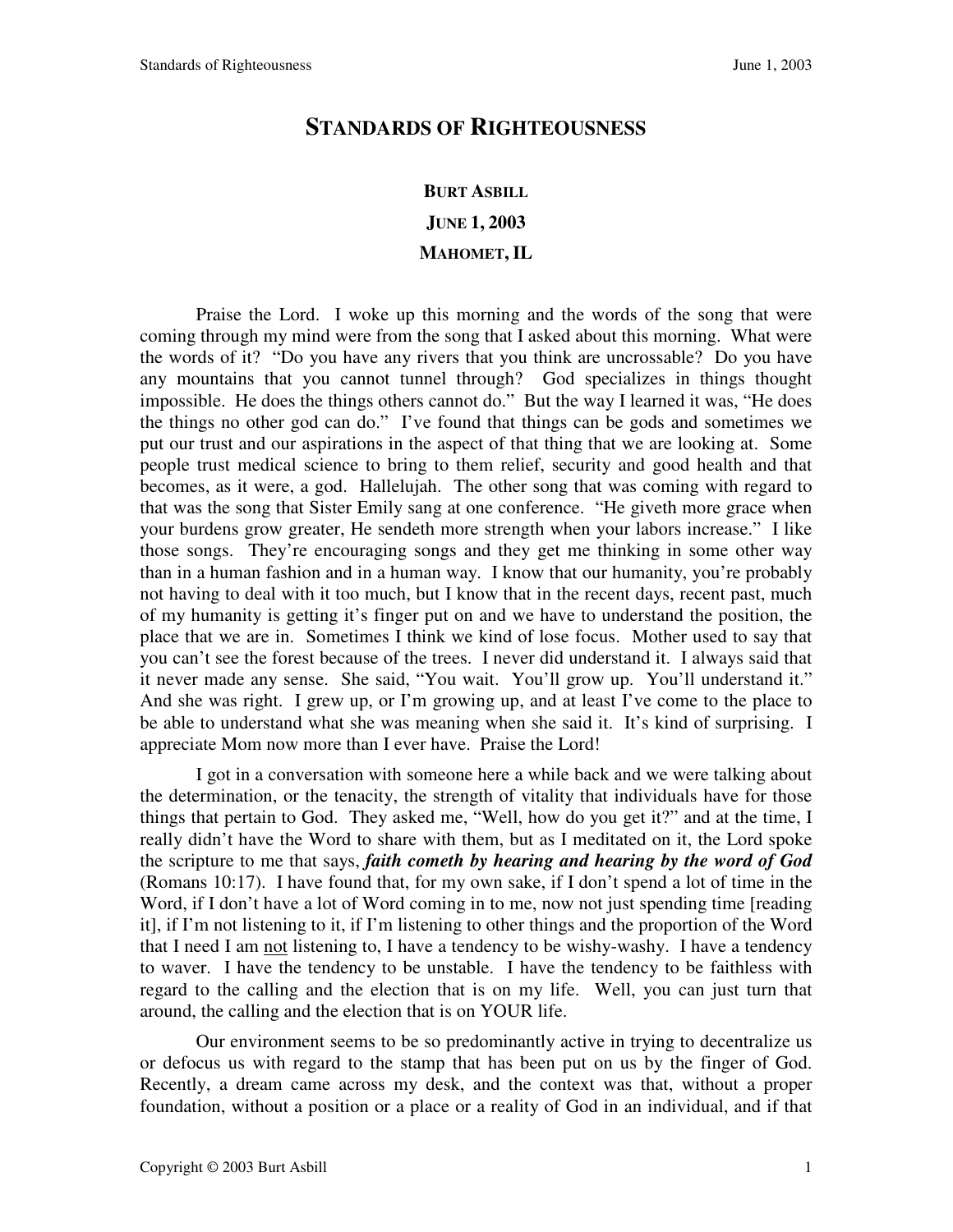individual comes into the revelation of God, of the business of God, of the kingdom of God, of the expansion of God or the destiny that God has for them, oftentimes that information will corrupt the individual in their purposes and their desires to know God. Hallelujah. How does that work? Well, it works on the basis of foundation. For those of you who are not builders, if you want a two-story building, you have to put a foundation under the building that will support, not only the first story, but also the second story. It is much wider, it is much deeper, requires more concrete. It requires more labor, it's more intensive. If you were to build a two-story home in lieu of a single story home, it would be more expensive. There's more work, more labor involved in it, because of the weight and the different forces that are in the world, the laws of gravity and whatnot that are working, the resistance it has against the wind and the movement of the earth and all of those things. That structure has to be built better than it would be with regard to the single level home. It is something like that in the aspect of the Word that you and I preach or are desiring to know. We come into the Sons of God word, or the Kingdom message, we come into that position, that place of experience with a house that has a single story foundation. If enough time and work and effort is not spent, both individually and collectively with regard to the Word that is required to substantiate the weight of the house, the weight of the house will overcome the set of circumstances and the house will collapse. It may be alright for a while. It may look pretty on the outside when it's all finished and done and has fresh paint on it, but over a period of time, and as the elements of the world and the environment we are living in are working on it, and they begin to put pressure on the foundation, you will find telltale signs appearing in the house itself. For one thing, walls will begin to crack. Plaster will begin to chip. Paint will begin to flake. Hallelujah. All of those things are necessary, even painting. Let's make it very simple. Painting. If you don't prepare a wall the way it's supposed to be prepared, and you get this super-duper deal on the one-coat over, no trouble, hassle free, years of service paint, I don't care if you put paint over, you will find that, down the road, that paint will begin to fail and all of the imperfections of the wall will begin to show themselves or manifest themselves and you will not be at all happy with regard to the wall. Especially being the cost and the labor involved that you went to to do what needed to be done to get the effect that you wanted. I don't know why it is that we think that that type of a situation that is pertinent to the natural is not also necessary or also true with regard to the spiritual realm to which we have been called.

 The context of my message is Hebrews 11. I believe that there is, if you are a fundamentalist, if you are fundamental in your belief as far as Christ and God are concerned, all you need is the message of salvation. That's all you need. You don't need anything else. If you are of the Pentecostal strain of Christian, all you need, as far as your basics are concerned, are the aspects of salvation by baptism or by virtue of confession of Jesus Christ as Lord and coming into the experience of what they call "the baptism of the Holy Ghost." That's all you need, and you can get by very well. It doesn't mean that you will be an outstanding Christian. Doesn't mean that you will be a virtuous Christian, but nevertheless, you can be Christian in the broadest sense of the word.

 Now, you have to remember that there is an understanding that comes to the church as the church progresses in God. There are levels that God is adding to the building that God is building. How many of you know that you are the house of God?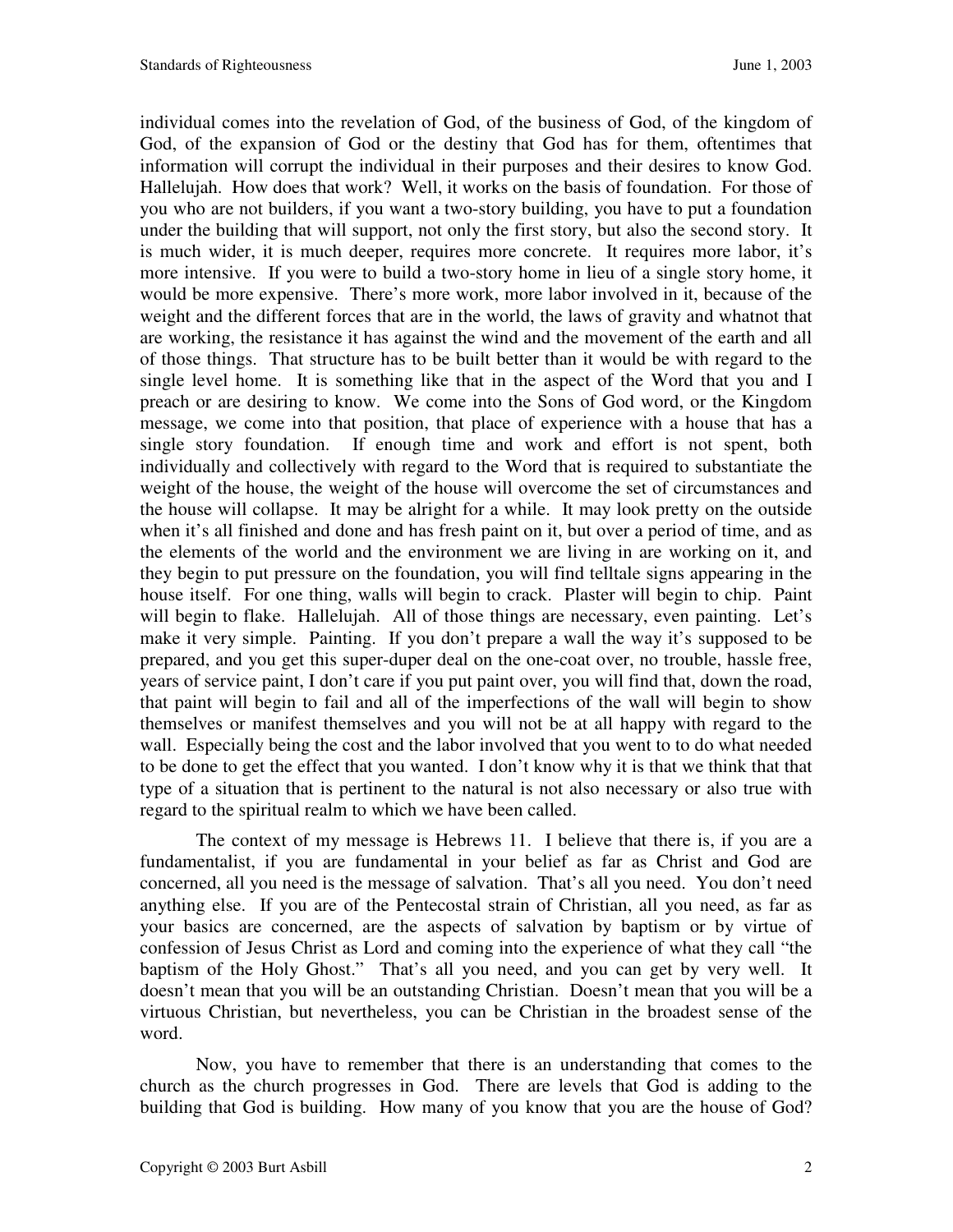How many of you know that collectively you are the house of God? Have you ever heard the expression that a chain is only as strong as its weakest link? It's a very true expression and to whatever degree of strength you have and you are connected to the chain or in place with the Body, whatever maladies that you may have on a spiritual plane, are weaknesses that not only will affect you, but they will affect the business of God as He endeavors to bring you and me into a higher realm, into a higher place. Are you listening to what I am saying? Anyway, it says in Hebrews 11, my principle verse, I want you to just keep all of this mind and meditate on this as I'm speaking with you, I don't know quite where it's going to go but I'm hoping it will make sense when we're all finished….

 I have been thinking a lot about Abraham. I've been meditating upon Abraham and I've been looking into the Word about Abraham and listening sometimes to my tape cassette in the car, listening to the Word of God. How many of you have found out that it makes a difference? I turn the news on every now and then, because I want to know if the world's still out there. I don't want to be accused of being totally ignorant of the things that are transpiring out there, so I turn the talk show radio on. I don't know why they call it news. It's more in the arena of opinion, because everyone is giving their side of the story as to how they view it. If you're looking at the murder in Modesto (Scott/Laci Peterson), he's guilty because their opinion is that he is guilty. The Iraq situation, it was good that we went in or it was bad that we went in, depending upon who you're listening to and who they are in favor of. If they are Republican and in favor of Bush, then it was a good thing. If they are a Democrat, then it was a bad thing. It just depends on your position of perspective. So, it's really not news. But anyway, what I was saying about all of that is that I have noticed that my disposition changes with what I listen to. My attitude and demeanor change. It has an effect upon my attitude and demeanor. I mean, I can either get out of my truck smiling, or I can get out of my truck frowning. There's a big difference with regard to the inner peace that I am feeling or the aspect of turmoil that is going on in my soul because of what somebody might have said about this or about that. Hallelujah.

 So, I've been doing a lot of thinking about Abraham. What's all this have to do with Abraham? Well, Abraham was a beacon, a landmark. That's a good word. He's a landmark that God has established from the very beginning so that you and I would be able to understand the perspective to which we have been called, because it said that Abraham is what? The patriarch of faith? You could just as well call him the patriarch of Christianity. There was something very symbolic about what Abraham did. Paul used him time and time again. It was by their position of inheritance and their place of birth that the Jewish community, the religious Jewish community began to rise up against this Christian move. One place Jesus said unto them, "You're all liars because you have the father the Devil and he was a liar from the beginning." (John 8) And the Pharisees said, "We weren't born in fornication! We weren't illegitimate children! We didn't come by another avenue, another route! We came out of the loins of Abraham! Abraham was our father!" I think that the Bible calls Abraham the father, using him in the aspect of the father with regard to his position of faith and his belief in God. Does it not call him that? Does it not use that terminology with regard to modern-day Christianity? Hallelujah! So, it's very important for us to understand about Abraham, or to be able to see some aspects of Abraham in what is said about him.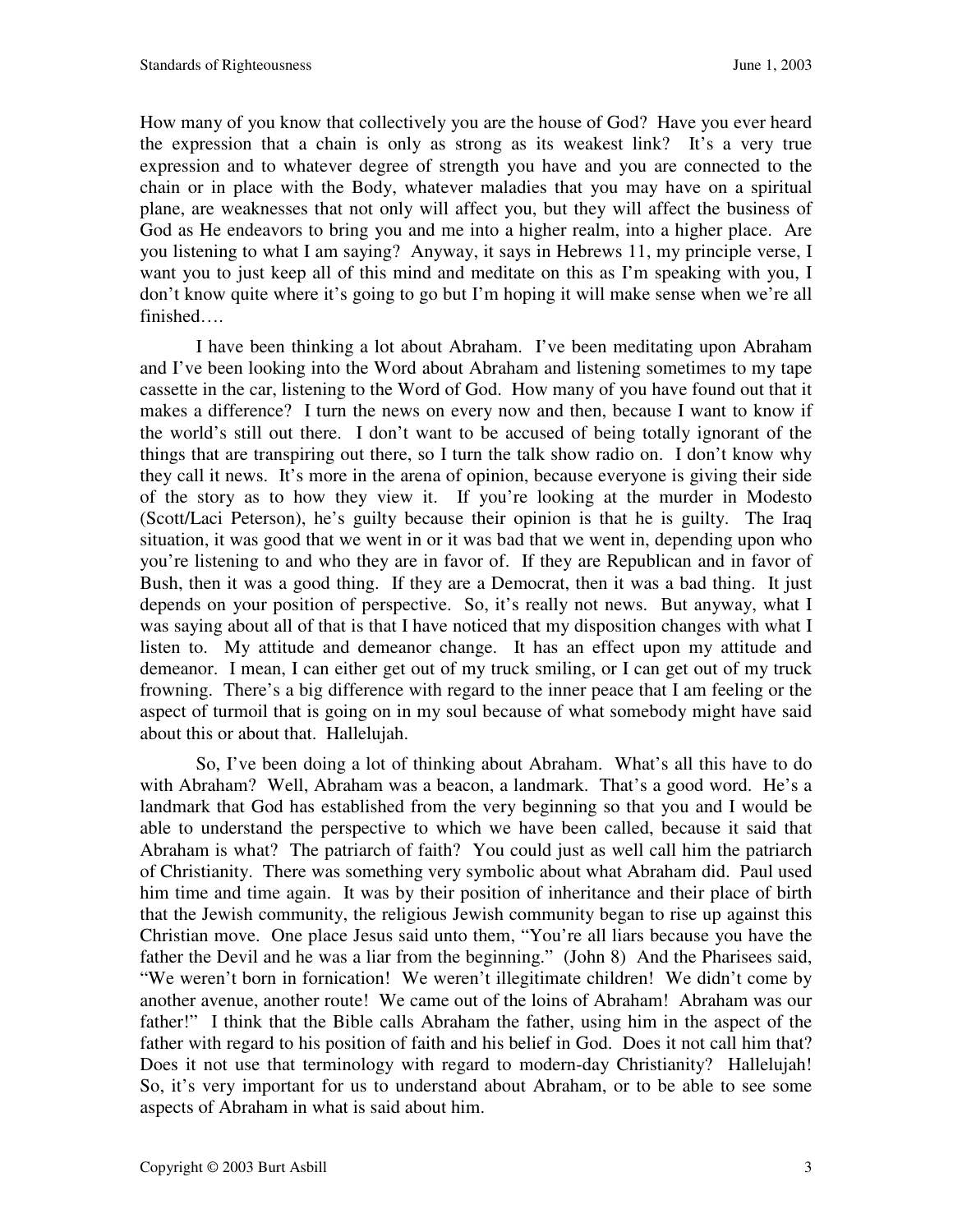Now, if you have your Bibles, you might want to turn to Hebrews 11. The main verse that I am looking at is verse 8. Eight is the number of new beginnings. It says, *by faith Abraham…* Now, think about that. *By faith Abraham…* That was before Jesus Christ. That was before the writing that we have as far as Genesis, Exodus, Numbers, Deuteronomy, and all of those different books of the Bible that were written by Moses. All of this was before that! Now, what does the scripture say? Is the scripture wrong, then, when it says, *faith cometh by hearing and hearing by the word of God?* Is there some sort of mistake in all of that? Well, then, how did Abraham get faith? How was faith being ministered unto Abraham? There must have been a word that he was receiving in the realm of the Spirit, by the Spirit, an administration of communication coming from the throne of God! There must have been something of a viable, living relationship that was going on between this man and this entity, this mystical, magical, sometimes theoretical entity that we call God. How theoretical is your concept of God? I like the terminology that the Bible uses when it talks about it. It says, *by faith Abraham. By faith…*

 Now, just before we go on, just to establish the thought that I threw out on top of you about him hearing God and having a viable living relationship with God. It's hard for us to communicate (when you take one thought and try to relate it to another). It's kind of hard for us to relate the word "word" with the thought of God, but if you turn back into your Bibles into the very beginning of John, the first chapter says, *In the beginning was the Word,* and it's a capitalized "Word," which means that it's the name of an entity. It has a personality. It has being, it has existence. Hallelujah. *In the beginning was the Word, and the Word was with God, and the Word was God. The same was in the beginning with God.* So, God and the Word are something that are synonymous that were in the very beginning which we are talking about with regard to Genesis 1:1. Are we not talking about that? When there was darkness upon the face of the deep. *In the beginning, God created the heaven and the earth.*In the very beginning, the Word, the logos, this entity, this reality created the things that were. So if it was able to create the things that were, it certainly would be able, no problem, for this Word to transcend from His position, His place in the heavenlies and to come down and not only walk with Adam and talk with Adam, but to talk with Abraham! Hallelujah.

 Do you remember the little story of the three visitors that Abraham had? Do you think that there was any kind of recognition that he had as to who he was hosting? I think there was, in his behavior. Now, how did he know who it was that he was having fellowship with? There must have been a person, there must have been a place, there must have been a time, there must have been an experience that he had when this entity, or this personage or personality presented himself at his door at a previous time, at a previous place!

 Alright, it says, *by faith Abraham, when he was called…* I'm glad that it used that word "called." I'm glad that it didn't say "selected." I'm glad that it didn't say "chosen." I'm glad that it didn't say anything other than what it says when it says he was called, because it's the same word that the apostle used when he wrote the book of Romans, the eighth chapter, and he said, verse 29, *For whom he did foreknow, he also did predestinate to be conformed to the image of his Son, that he might be the firstborn among many brethren.* Now, he used the word "foreknow" and he used the word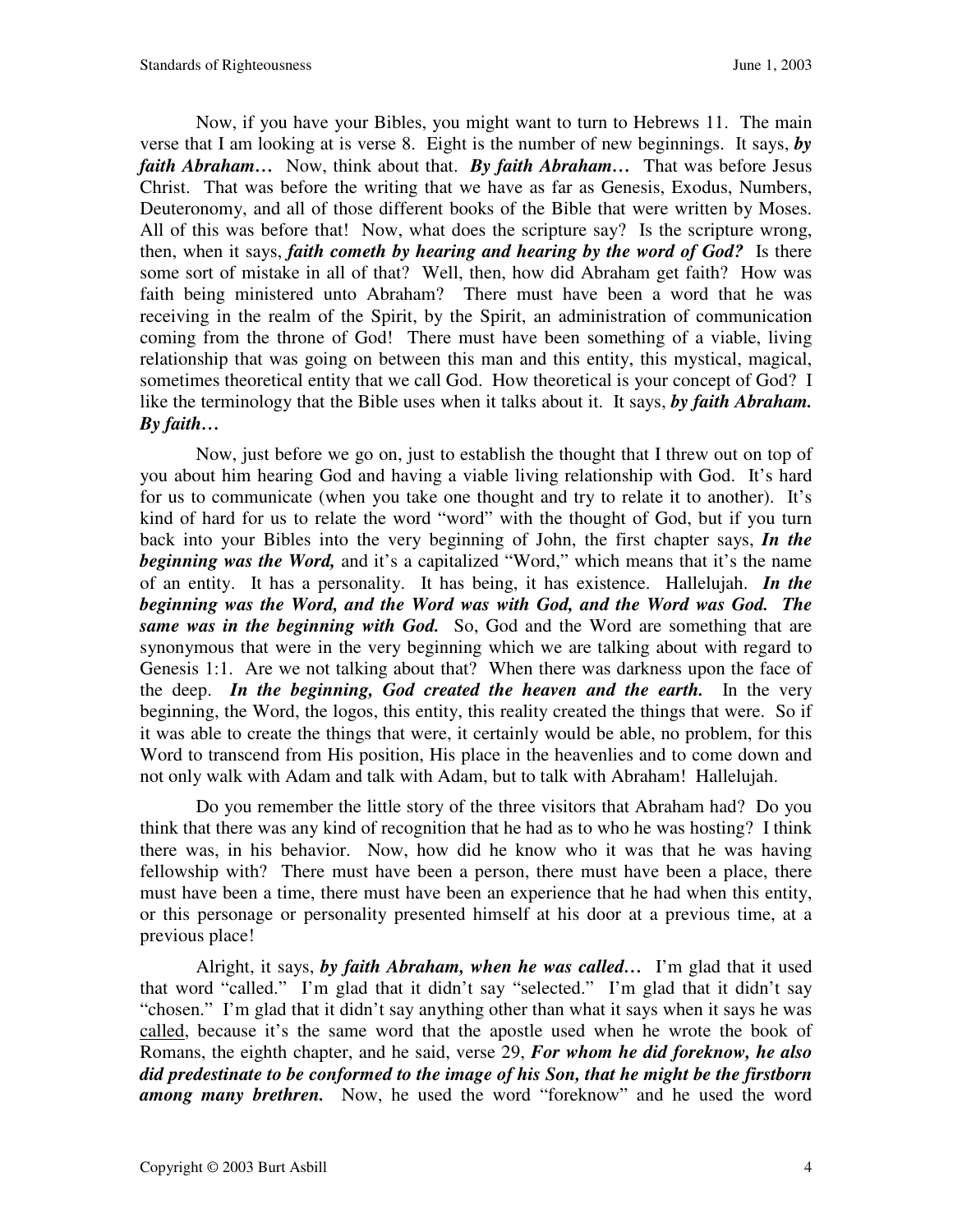"predestinate," but down here in the 30th verse*, Moreover whom he did predestinate, them he also called.* Now, what is so significant about that? Well, the significance is that if there was an action that was precipitated by a word to Abraham that had with it certain conditions and qualifications, certain requirements, and if that word "called", used in conjunction with Abraham, is used in conjunction with us, then it means that the same requirements and the same aspects of response are also the same! Now, this is consistent with the nature of God. What do I mean by being consistent with the nature of God? I mean that, in God, there is NO SHADOW OF TURNING (James 1:17). What He required for Abraham, what He required for Noah, what He required for the saints that this chapter outlines are requirements that He puts upon us, and His expectations of those requirements, are the same for us as they were for them!

 Now, listen to me, brethren. The greater the building the more of the position of responsibility that the building has for supporting the weight of itself. There's some sort of thought that… I call it the "magic wand theory." I don't know. It's kind of like the escape theory, the rapture doctrine. It's the thought that there is some sort of magic wand that is going to be waved over our circumstances and it's somewhat like the Cinderella tale. Everything is going to be miraculously changed and things are going to be brighter, bluer, cooler, more comfortable, more secure, and we are going to be much more peaceful and happy because of the magic wand that is going to be waved. Yet, that is not the testimony of those whom we call Christians!

 I'm just building up to the point that I really want to make, but I've got to lay a foundation for you to understand the relevancy that it has to your own individual environment. How many of you heard, many times from this platform as well as other platforms, that you are not going in on someone else's shirttail? You're not going in because your husband is a godly man. You're not going into it because your wife is a godly woman. You're not going into it because you belong to a Sons of God church or community. You're not going in on the basis of an understanding or revelation or a word that you are sitting under! Have you heard that? Well, OK. Hallelujah.

 It's true. You're not going in on the basis of someone else's experience or revelation. Now, I can tell you of my experience or give to you my understanding of the Word in order to encourage you, but you have to take what is being spoken and begin to allow it to begin to work within the fabric of your character and you need to do what you need to do, when you need to do it, and how you're supposed to do it! YOU HAVE TO DO IT! Hallelujah.

 What concerns me, tremendously concerns me, in the Sons of God movement, in the Kingdom people, is the erosion of integrity and righteousness. I'm talking about people who have been sitting under the word of righteousness, not just the word of salvation. I'm not talking about just the word of baptism. I'm talking about BECOMING LIKE CHRIST, moving from one position to another position, from one level to a higher level, and to a higher level, and to a HIGHER LEVEL! I'm finding that as individuals begin, as the Body of Christ individually begins to move from one level to another level, I am starting to see things manifest up here on this level that should have been dealt with down here on this level! That doesn't mean that it's just now manifesting. It means that there is a degrading, a degradation, there is an erosion of the aspect of truth… You know, some of these individuals have walked, as it were, in the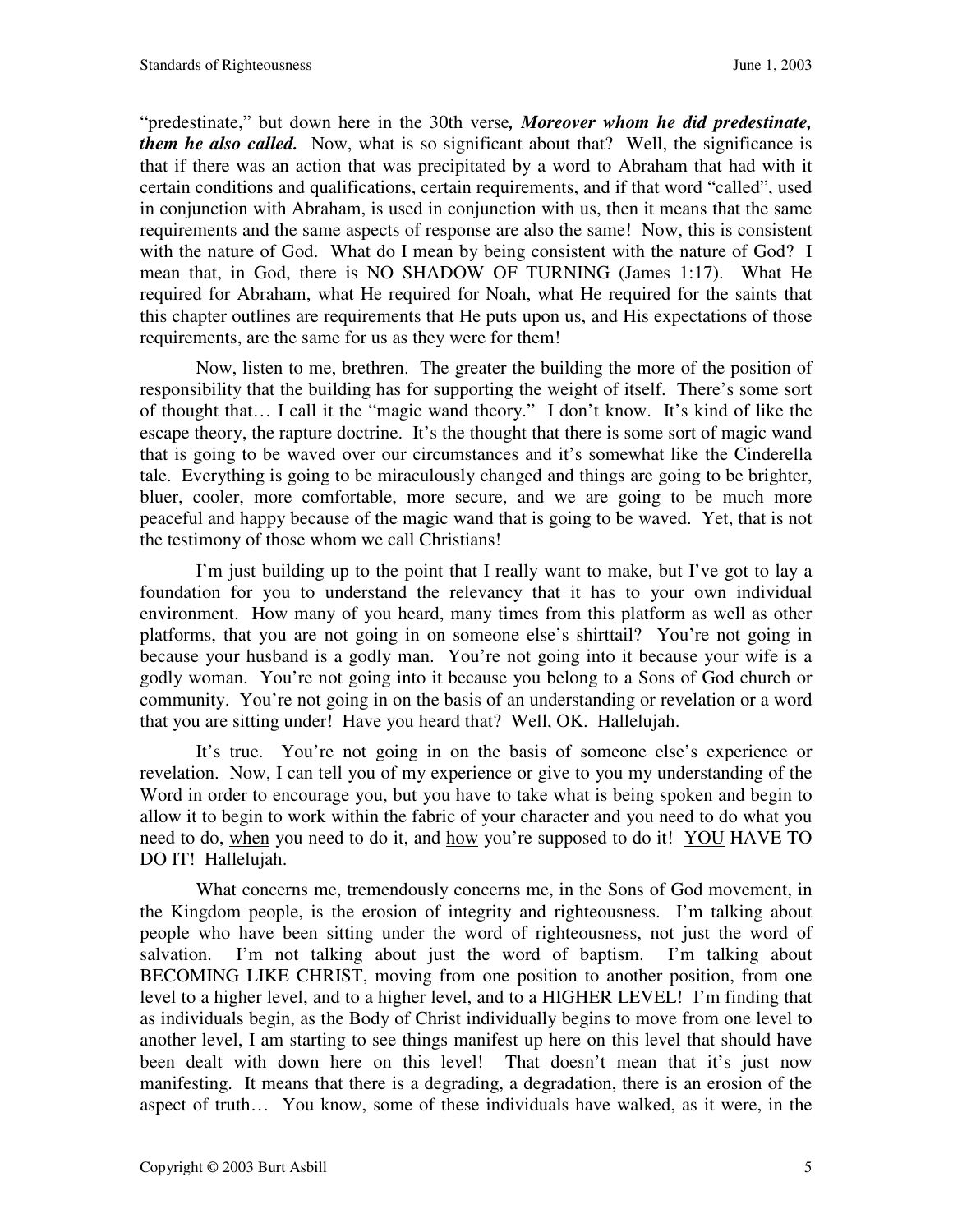concept of the truth! They have walked, as it were, in the concept of the truth, but put in the right set of circumstances, put in the right sort of pressure, and put the fire to the right temperature, something happens their position of truth, and there is a breaking down, a breaking down of the moral fiber and the character of the Body in Christ!! A breaking down! It's not hard for me to believe that, when the Bible says that in the last days children shall betray their parents and all of those things going on… (Matthew 10:21, Mark 13:12). Now, I always said, "That's out there in the world." I said, "It's out there in the things that are happening in the world at large, in the non-Christian community." But that's not true. That is not true! These things are happening in the inner moral fiber of the Body of Christ! Hallelujah.

 He says, *when [Abraham] was called…* I like the fact that he was called! You know, I've been called. I've been called! I remember as a young man, I don't remember how young, maybe 7 or 8 years old. My family, my dad, was very well-to-do. We had this, what I would call an estate. You've probably got this vision of lands and stuff all over the place, but no, it wasn't quite that big. It was probably about an acre of ground that he had, maybe  $\frac{3}{4}$  of an acre. It had this big, lovely home up on the top and it was on Edgebrook Drive. Big, sprawling, elaborate house on the top. Mom loved it. You know, in fact, Mom made the foolish statement one day, she wouldn't mind me telling, she said, "I've got all of this. Why do I need God?" That's exactly how she felt. You know what? God took it all away from her. She found out that she really did need God, more than what she thought that she did. But anyway, I found out that God can even talk to you in that environment. How about that? If you're simplistic enough, if you're wanting something more than what you have on a natural plane, God can talk to you in that arena, without taking you through the grinder. I'm telling you, Mom went through the grinder. She went into the grinder. She went through it for years and years and years and years and years, right up to the time she died! I've never seen anybody die like Mom died. Tough! Tough! And God, right there all of the time, working with her, working with her, trying to bring her to a position, a place of redemption! I can tell you one thing for sure that, when she stood before her Maker, she stood there in humility and contriteness that she had probably never demonstrated throughout her entire life because the revelation of truth of all things that she was involved in up to that point in time became so evidently plain! Hallelujah.

 We need to have an understanding of the position, the place of the calling, the election that is upon our lives! It says, *when he was called to go out into a place which he should after receive for an inheritance, obeyed; and he went out, not knowing*  whither he went. It's a lot like us, I think, in the aspect of heaven, the kingdom of God that is so eternal and yet so close, but yet so far away, so mystical, so without substance. But yet, it says that faith is the substance of things hoped for. Hebrews 11:1 talks about faith being, as it were, the substance of things hoped for!

 But I was telling you about this little experience I had in my home. Now, just picture this. It had this big, elaborate house and it went down the slope, down the hill and they had this all terraced and there was this little walkway going down the hill and it spread out there… Boy, you're going to think, "Boy, this kid was born with a silver spoon in his mouth." You're right. I was. But it didn't do anything for me in the way of salvation or purity or righteousness, do you know that? Nothing!! Absolutely nothing! I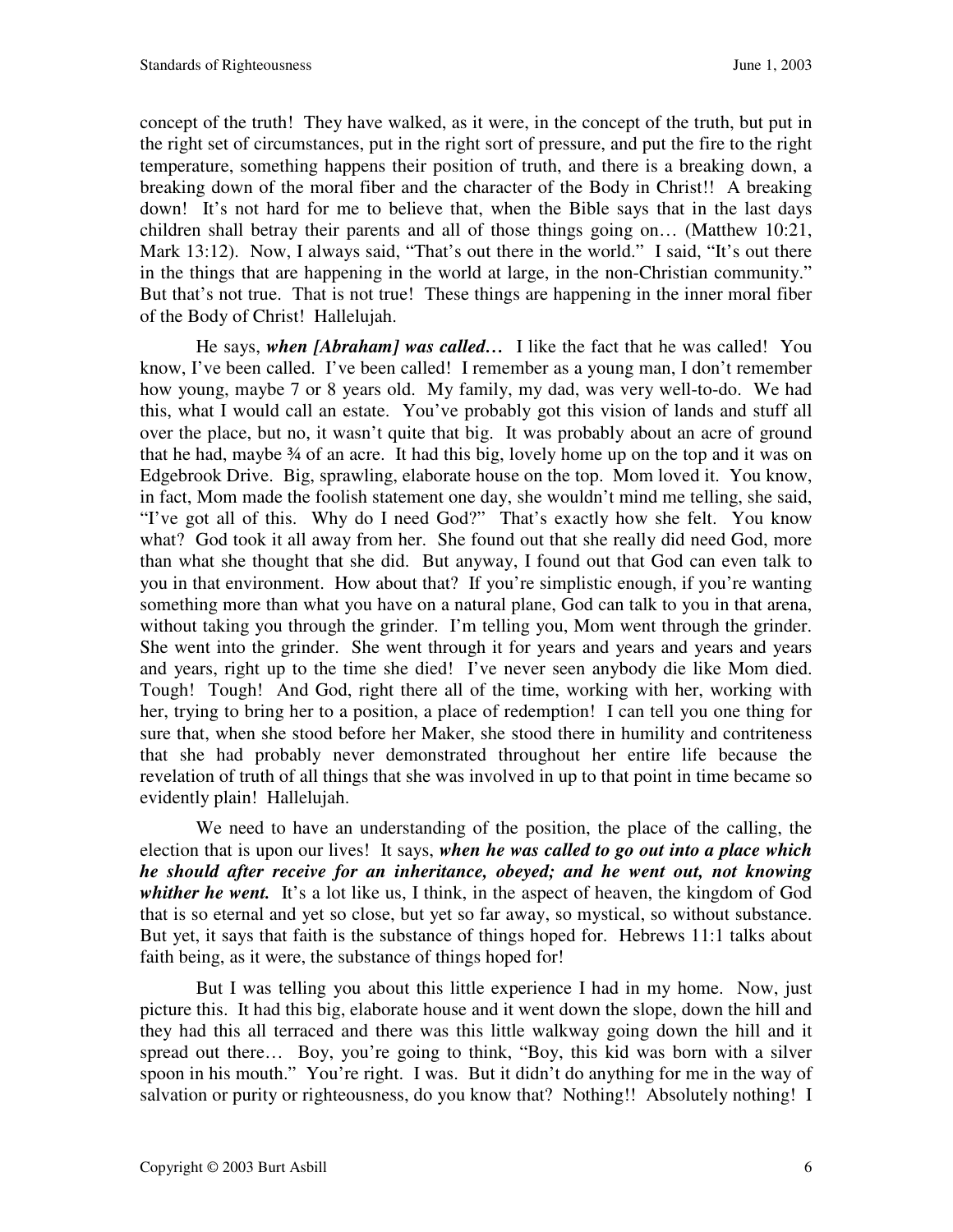thank God for my experience as a young man in the place that He put me because it taught me the entire USELESSNESS of that type of an existence if that is what you are putting your hope in.

 It leveled out into another level there and we had a pool, big pool, poolhouse with the patio around it and then it went and sloped down again down into what they called the yard, which was full of oak trees, big humungous oak trees. I remember I was sitting on the diving board, eight years old, maybe seven, I don't know, and I hear this voice. "Burt?" And I was looking around. It scared me, you understand. I'm seven years old, eight years old, I'm down there by myself and I'm hearing this voice. "BURT?" I get off the board really quick. I didn't know whether or not it had the power to throw me into the pool. I didn't know what was happening. I was wandering around, looking in the bath house, looking down around the trees, looking around and I just didn't know. "Must have been my imagination. Must have been the wind in the trees. Must have been the noise of a vehicle passing by." And all of a sudden I hear, "BURT?" Hallelujah. And it wasn't too many years later that I began to understand. I heard the story of Samuel and how God talked or spoke to Samuel. He spoke to Samuel I believe three times and there were three different experiences that I had at that particular time with God calling my name three different times. And you know, my mother at that time told me she was a Christian, she was a good Baptist. She knew the Bible, she was into the Word, and she might have even told me at the time about that experience. Now, we all don't necessarily have to have that type of an experience to know whether or not we've been called. Hallelujah.

Why is it that you have a desire to hear what you're hearing? Why is it that you have a desire for the thing that pertains to righteousness and the Sons of God, or overcoming company of people? Why do you have that desire? Have any of you ever gone back to some of the old-order churches and set down in a service? Did you enjoy it? Did it feed your soul? I'm not trying to ridicule them. What I am trying to do is establish a point of reference. They might be preaching a true word of salvation, but that word does not have the ability in you to lift your soul to a position of exhilaration or to give you the strength and the comfort that you need in order to face what you've got to face! There's something of a greater reality because of the word that you've heard, and the word that you've heard has put something indelible in you, has written something indelible on the fabric of your character! It has changed something of the aspect of that nature that is inside of you, where it desires something greater than that thing that is being dished out in that position, in that place. Hallelujah.

 It's like a baby that grows up, I suppose. You know, a baby may like all that smashed peas and carrots and all that other stuff that they feed them, but I don't know that I'd appreciate it so much if my wife were to set that out for me at dinnertime. I'd probably look at it and look at her, look at it and look at her and be biting my tongue. You know, "What is THIS? Oh, delicious, absolutely wonderful. Just what I really wanted. How'd you know?" No, no. She knows better than that. It wouldn't have been something like that at all. You know, the fact is, she might have gotten something of an adverse reaction which I might have had to repent for later on down the road. Hallelujah. Because I have tasted other things! You put smashed peas and carrots on one plate and put a steak on the other one, and there's no choice for me! The decision is already made!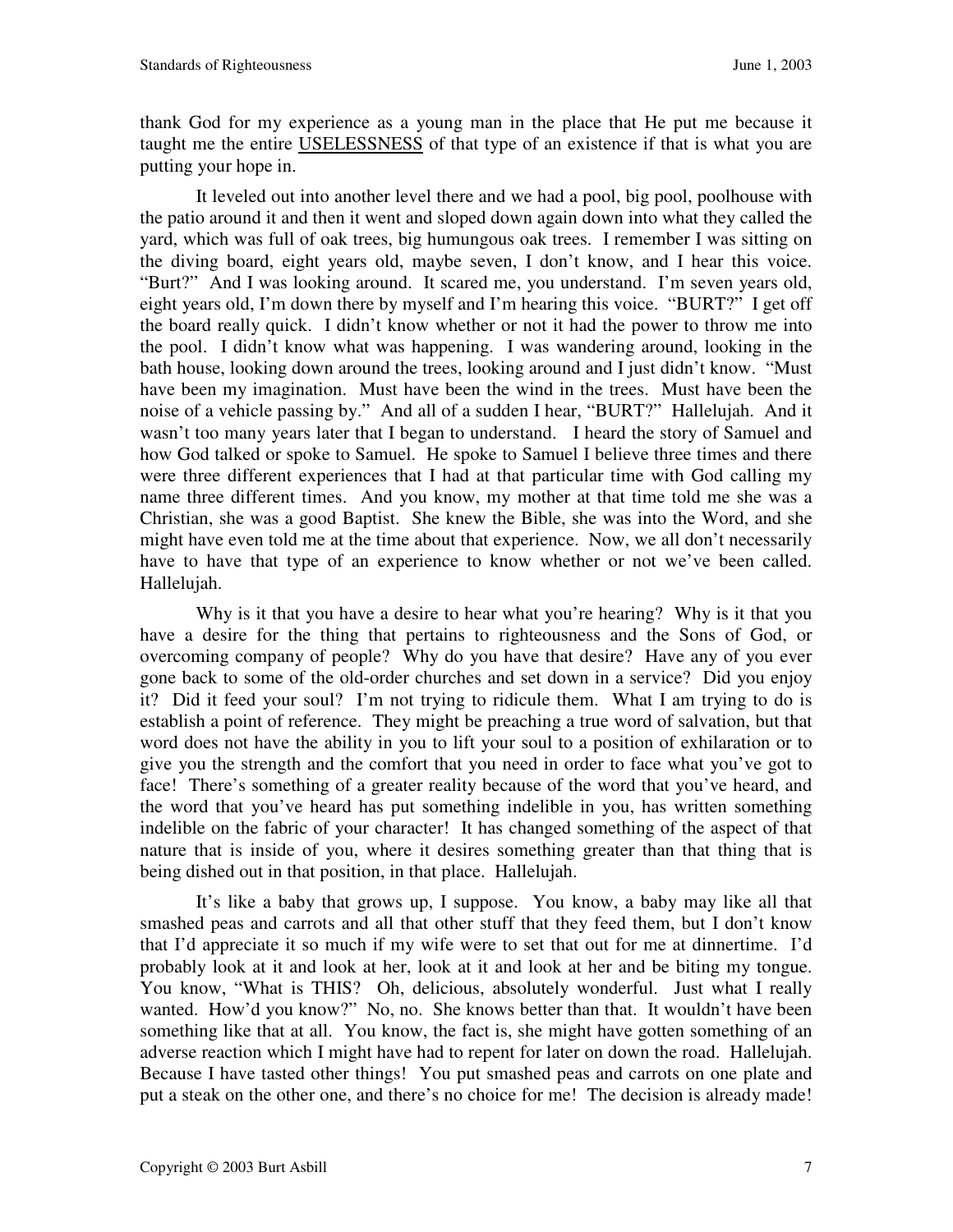The steak is it! It's in! It's the thing! The other thing is OUT! I've gone beyond that position of smashed food! If you want to put something on my plate, put a potato on my plate! I'LL smash it! Hallelujah. I've got the power, I've got the authority, I've got the ability, I've got the training! I know how to operate this hand with a knife, this hand with a fork, and I know how to find the way from the plate to my mouth! There's something of an experience that I've had! There's something of a development of my character from that of a child that no longer does what it's supposed to do for me! That's why I have such a hard time when I'm spoon feeding some of these babies saying, "Oh, yummy, yummy!" I'd say, "Oh, yummy, yummy!" with a grimace on my face. That's why I don't feed them. They get fed by somebody else. Now, you want to give me a piece of steak, I'd be, "Try this!! Gum this one for a while!" Hallelujah!

 That's what Paul says. Paul deals with this Word when he talks about the relationship of having a relationship with God! There's something of a responsibility and a position or a requirement that is necessary! Sometimes I feel like the church today, the overcoming company, the Sons of God church is in exactly the same place as the Corinthian church was when he wrote the first letter! They are self-centered, selforientated, and self-satisfying. That seems to be the paramount position or goal for the vast majority, and that's why I think that we're seeing some of the things going on in the Body of Christ! People that would have need of strong meat are in need of milk.

We have no spiritual strength. I'm not talking about physical strength. You know, you can be physically weak and be spiritually strong. You know, I knew a man in Hungary. Physically, he was a wreck. Physically, he was totally wiped out. Physically, he had nothing going for him, but in the spiritual realm, the man was STRONG, and though he was confined, immobilized…the only thing he could work was one hand and a mirror. He couldn't turn his head, couldn't move his legs, couldn't move his body. He was rigid, like a board, you understand. I don't know, calcium solidified, I don't know what his problem was, but nevertheless, he was incapacitated as a human being! Totally, absolutely at the mercy and the administration of everyone that was around him. There was no way that he could physically take care of himself, and yet, he was the father of the church. It was by his endeavor in his position of administration that the work in Hungary began to birth and to come forth and to begin to blossom in the Lord. It was by virtue of his desire for God, hallelujah, that we were allowed to come in, do you understand, and to minister to his flock! Hallelujah, hallelujah, hallelujah.

Did anybody find that scripture? It's in Hebrews? I thought it was in Corinthians. Hebrews 5. Well, it's even better that it's in Hebrews. He's talking to the Hebrews. He's talking to the Hebrew children. Well, I'm a Hebrew by faith, hallelujah. I've been grafted into the Hebrew tree. Hallelujah. Let's start at the fifth verse. *So also Christ*, it's talking about the priest taken from among men, verse one; having compassion on the ignorant, verse two; verse three, that he for us should suffer. Now, verse four says*, And no man taketh this honour unto himself, but he that is called of God.* We have that word "called" again. Now, what does that do? What does that do? That's the only word they had to use, right? No, wrong. It's not the only word they had to use. It's the word that is used to connect it with the theme or the reason or for the purpose for which you and I are being called. My, my.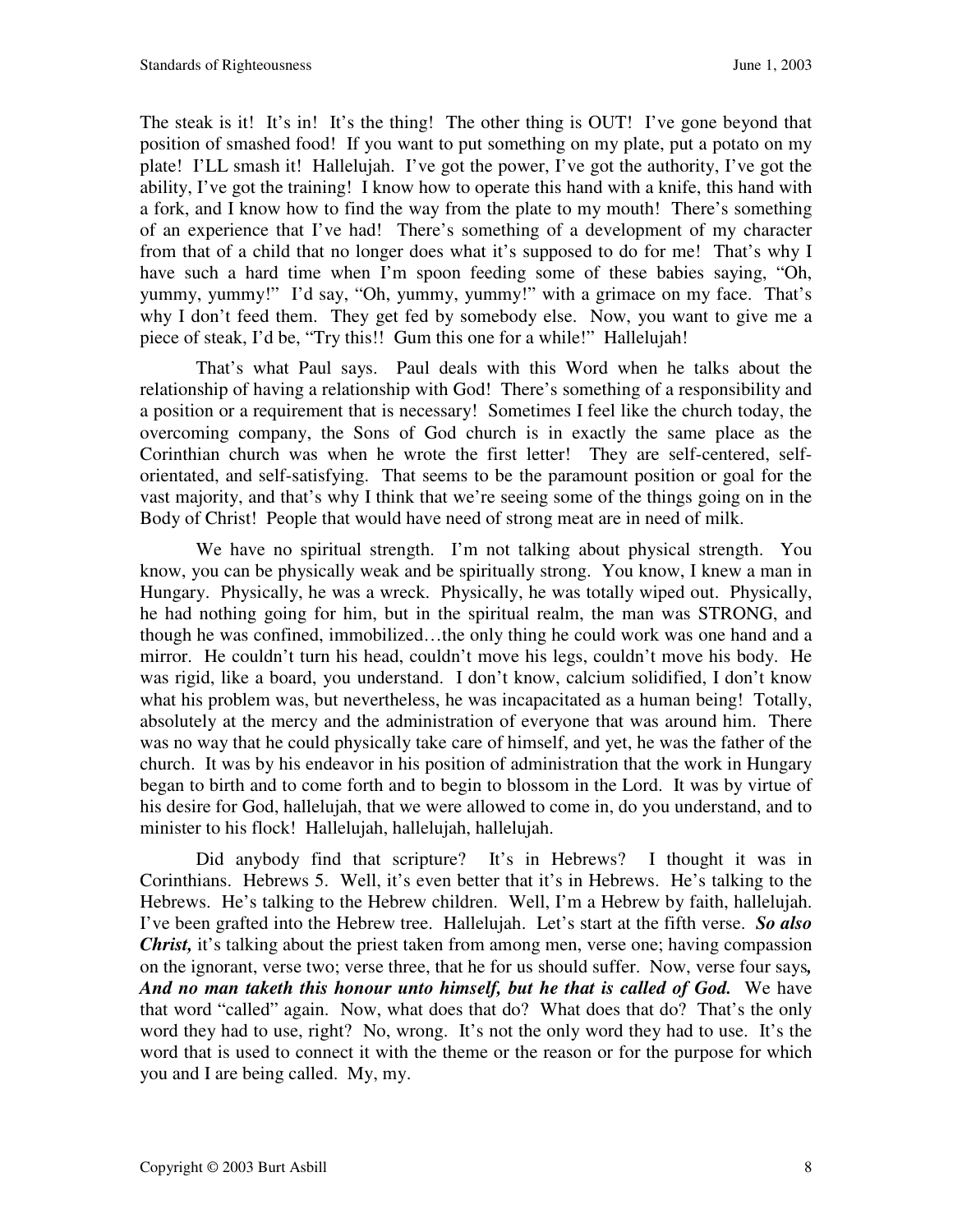Get your thoughts up a little bit. *And no man taketh this honour unto himself, but he that is called of God, as…*Now, you can just take "was" out of there because it's an added word, *as…Aaron.* He that was called of God as Aaron was called. *So also Christ glorified not himself to be made an high priest; but he that said unto him, Thou art my Son, to day have I begotten thee.* You can just keep your finger there and turn over into Romans 8, verse 15. *For ye have not received the spirit of bondage again to fear; but ye have received the Spirit of adoption, whereby we cry, Abba, Father. 16 The Spirit itself,* His spirit, His holy Spirit, *beareth witness with our spirit*, man's spirit, *that we are the children of God: 17 And if children, then heirs; heirs of God, and jointheirs with Christ…* What does that mean? What does it mean when he says back over here in Hebrews, that he says in verse 4 *no man taketh this honour unto himself, but he that is called of God, as was Aaron?* How does that apply if we were to turn back over into Hebrews 11, and it says that, *8 By faith Abraham, when he was called to go out into a place which he should after receive for an inheritance, obeyed; and he went out, not knowing whither he went?* Isn't there some sort of connection in the calling and the expectation that God has with regard to the individuals involved? Is there not some sort of aspiration or hope that is in the heart of God with regard to humanity as it finds itself in the position of being put under the hand of humanity? Humanity being put under the hand of devilishness? Isn't there some sort of expectation that God has with regard to the reaction of that humanity that is different from the reaction of the humanity that is out there? And yet, the humanity that is in here, not this room per se, but in the realm of Christianity, in the realm of Sons of God oftentimes is very much like the reaction of the humanity out there! It's not that we should be condemned, but we should be ashamed! We should be ashamed, and there should be something of a position of, or a place of repentance that begins to work within our soul! Oh, my.

Alright, go back into Hebrews again, the  $11<sup>th</sup>$  chapter. He says that Abraham by *faith,* verse 9, *sojourned...* I like that word, "sojourned." Somebody and I were talking the other day about the verse , *occupy 'til he comes* (Luke 19:13). It doesn't have the same connotation as "occupy." "Well, I can build homes and lands and barns and acquire goods and acquire this and acquire that," although Abraham did all of that, but the thing about it was that every time Abraham had to move, he had to take it all with him. So much better the philosophy or the position of belief that was attributed unto or given to the disciples. He said, "Go out. Take no thought of where you're going to lay your head. Take no change of raiment." My goodness. I haven't come to that place of perfection yet. You should see our suitcases when we pack up to go away for a weekend. It's unbelievable. Hallelujah. It's unbelievable, especially when I'm trying to pack it into the car! Hallelujah.

 I looked up that word "sojourned." It has the connotation of something that is temporary and that something should not have the power to work a change of perspective within you. It means that there is something working out there to that was wanting to work a change within the nature of the man Abraham that was contrary to the thing that God wanted for Abraham. Are you following what I am saying? Let me give you a very good example of it. If Abraham were to give over to his nature, he would have never given Lot the choice that he gave him. Abraham was an astute business man. He was shrewd in his business dealings. He was a diligent man. You can't accumulate what the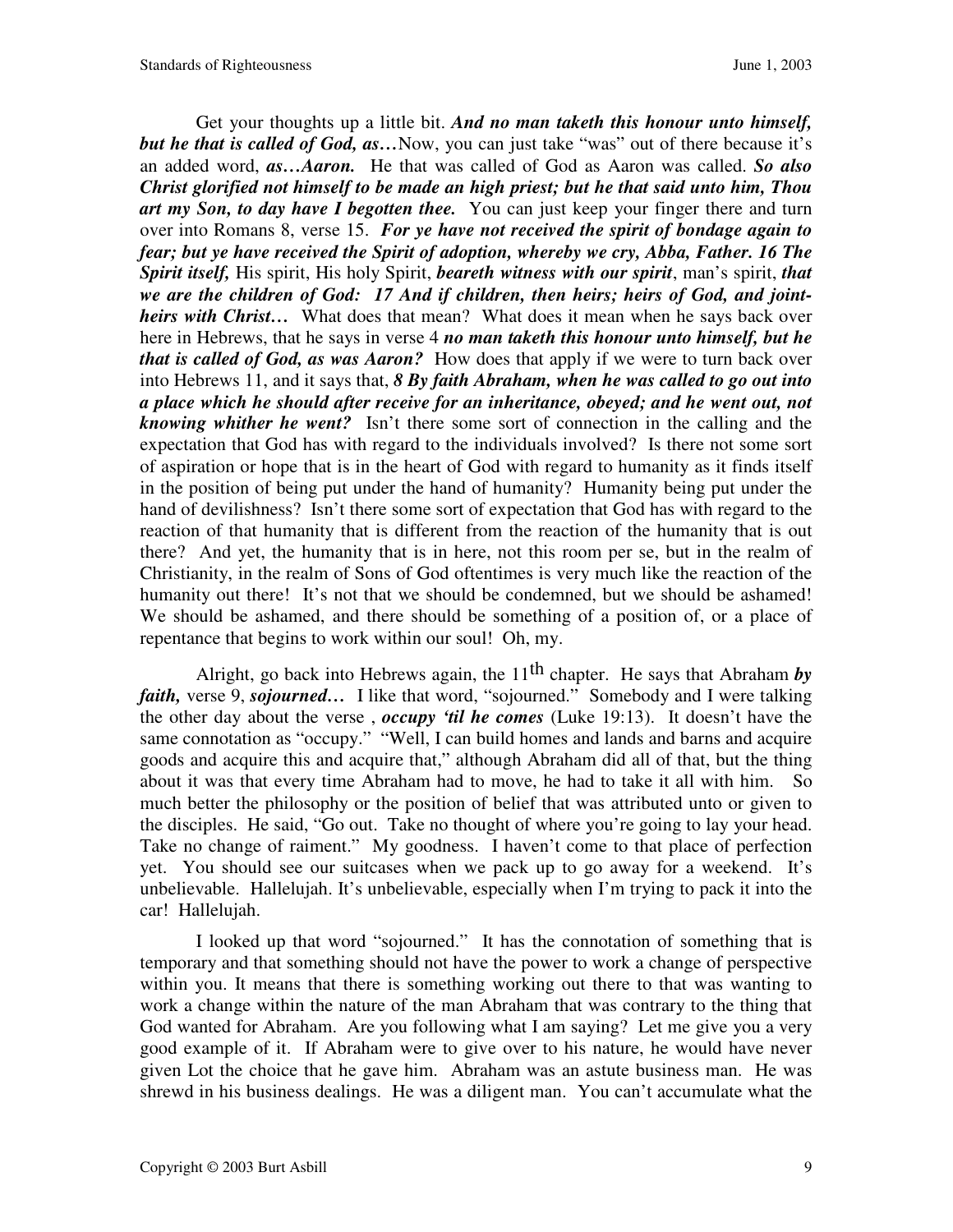man accumulated! You can't even run it without organization! Can you imagine that? Three hundred and twelve souls he had in his house that were told about when he went down to rescue Lot. How do you take care of 312 people, plus your family, and all of their children? You have to house them. You have to clothe them. You have to give them something to do. You have to organize and orchestrate their day to make sure everything is running. Who do you think took care of all of that? Who do you think was involved in the rudiments of this world? Abraham was, up to his eye teeth! And if that weren't enough, he had one or two or three wives that he was having to deal with, and all of their problems and all of their children! He was busy with his humanity! We think, "Well, boy, if I was Abraham, I'd have it made in the shade!" Now, not only that, but how about land management? We're not told how many herds he had, but he had to graze them right, he had to be able to well up, store and stock. He had to do all the accoutrements of the things that pertain to the world!! He was an astute businessman! Now, you tell me any astute businessman who would give Lot the option of the very best of everything? How did he do it? Because that wasn't important. That was a means to an end. It wasn't the end of all means. It was something that was happening and he was being utilized in the midst of all of it, and in the midst of all of it, he was looking toward God and something of God was coming to him that began to change something within his inward being!

 Boy, I tell you what. We would have said, "Wait a minute, Lot. Let's divide this in half." Maybe we wouldn't have even been that generous. Maybe we would have said, "Lot, you take 40, I'll take 60. After all, Lot, you're here because I brought you. After all, Lot, you've prospered because I've prospered!" Lot was following the example of everything Abraham did, Lot did. It wasn't by his own resourcefulness that he got what he got, because we know the latter end of the thing with regard to Lot and the place that he was in! He was spiritually bankrupt!

 Just take that and bring it down. Take it out of the realm of Abraham and Lot. I'm telling you what, the story of Abraham is an illustration of the warfare that goes on between your humanity and your calling and election. It's the same thing, and there was a demand upon Abraham in light of the position and the place that he was in. Do you hear me? Hallelujah. When the angels came to visit him, he was up there in the most stony mountains, those old rocky gorges, up there sleeping on the hard ground. Oh, he may have had several skins under him, but nevertheless he wasn't down there in the comforts of the city! And yet, when the destruction came, he was safe and Lot had to flee for his life! Only at the behest of Abraham! Do you know that? God took mercy on Lot strictly and only on the basis of his position of relationship with Abraham and Abraham's position of relationship with Him. Abraham was not willing to compromise. If that is not enough for you, you could go to the story that preceded Abraham, and is only on the basis of the virtue of the fact that that's the way it was written, of Noah. My goodness. Come on, brethren. Listen to this, listen to this. Let's go back up to verse number six. That has to do with man. *But without faith it is impossible to please [God]* (Hebrews 11:6). As long as you are in your humanity, as long as you are working for humanity, as long as you are under the whip of humanity, as long as you are toting your humanity, pulling your humanity, pampering your humanity, pleasing your humanity, doing whatever you call it to ensure that your humanity survives, you are in a position or place of FAITHLESSNESS!!! That's what it's saying. It says*, without faith it is impossible to*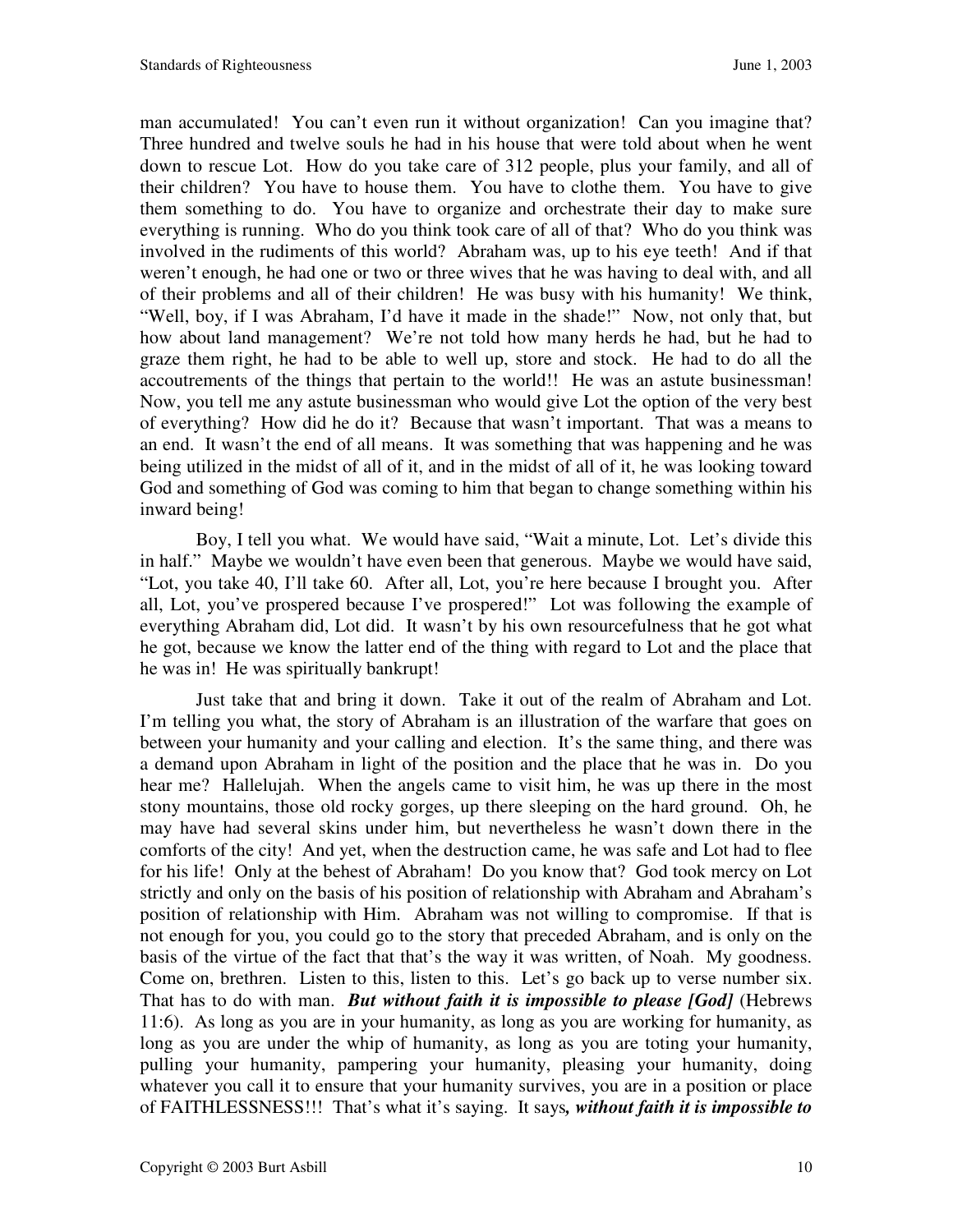*please him: for he that cometh to God must believe that he is.* Brother, that's more than just saying, "I believe in God." It says devils believe in God. That doesn't change their disposition or place of hell, does it? It says that every knee shall bow and every tongue shall confess that Jesus Christ is Lord (Isaiah 45:23, Romans 14:11). Do you think that the devil that bows and says that, yes, He's Lord, is the one that is going to be redeemed out of the pit of hell? There's something other than just saying, "I'm saved by the Blood of Jesus Christ, I'm filled with His Holy Ghost and I have the word of Sonship! I'm going on to perfection!" There has to be that demonstration in the midst of your adversity, when your humanity is pressing you to be diabolically human!

 I don't know why it is, but we have the concept, we have the concept that there's devil, there's human, there's God. Sometimes devil enters into the realm of humanity and stirs things up, but there's still humanity as a separate entity, a sovereign state. Maybe it has to do with our western culture, the fact that we're born under the Stars and Stripes and that everyone has certain inalienable rights. Tell that to a Czech person that has come up under the Communist regime about their inalienable rights, not just the generation that's coming out of it, but the previous generation! The fear that is upon them, talk to them about inalienable rights. Talk to the ones that were slaughtered in Iraq. I can't believe it. And yet, that's not just happening there, it's happening all over the world!! Wickedness personified! Devil walking around and you would think how diabolically evil would be the human frame that the Antichrist [will manifest in]. You would think that that man could be the epitome of evilness, and yet, he's not evil enough!! That gives you food for thought! He's not evil enough! And Antichrist is coming!! THE Antichrist, as well as the antichrist spirit that works in the midst of your and my humanity to get us to deny the position of our divinity! Our calling and election is on the line. Our calling and election is upon the line. It says, Hebrews 11:7, *Noah, being warned of God of things not seen as yet, moved with fear …*

 I had an altercation one time with an individual and I was going overseas. You know what? I didn't necessarily think that I was in that altercation, but I feared God, you understand? I wanted my heart to be right as I was going overseas, because I know what it's like over there. Get me out of my environment and get me into a foreign environment with all of these devils pressing left and right and right and left and moving in where they believe in the entity of the Satan as an entity and they worship him as a god, do you hear me? I want my heart to be right because I fear God!! And if my heart is not in the right place at the right time I could be toast, do you hear me?? Man that dies out of due season, I don't want to be a man that dies out of due season!! If I'm going to die, let me die in the service and in the work of the Lord, in the timing and the frame that God says, "Yes, my son, well done!" That's how I want to die! I had to go to that individual and make my peace, do you hear me, because I feared God!! Feared God in that He won't cover me in the place that I'm wanting to be covered because my heart is not right! My heart has to be right. Those things that pertain to life and liberty.

*7 By faith Noah, being warned of God of things not seen as yet …* How more apropos could that be to a people than to a people that hear the word of Sonship? How much more apropos could it be to anyone than in our day and our hour? Maybe you don't believe it's the end time. Maybe you don't believe that conflagration\* is coming upon the world in the next ten years. Maybe you don't believe that we don't have ten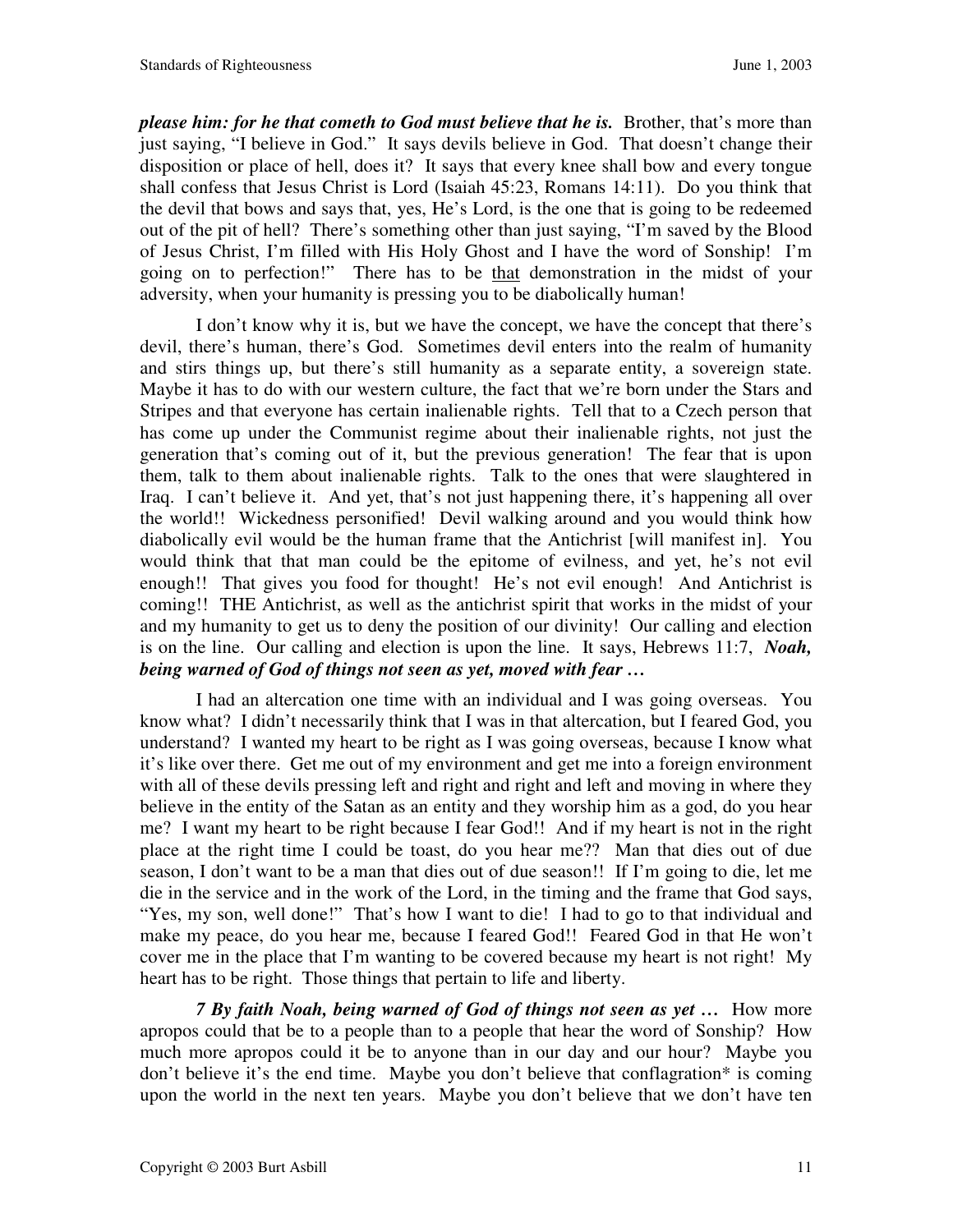years to fulfill the destiny and the aspirations of our flesh. Maybe you don't believe it!! But that doesn't mean that it won't happen!! That doesn't mean that it's not going to come to pass! Come on, brethren. We have been preaching this message for 35 years. I can tell you one thing – one day it's going to come to pass, and it's much closer now than it was 35 years ago. And it hasn't changed one iota! The revelation of the coming of the Son of Man, the only thing that has changed, that has made it different for me is all the things that have been prophesied through the years I have seen with my own eyes coming to pass one by one by one by one by one. Hallelujah.

 You know, I often used to lament my position of birth, do you know that? I said, "I wasn't born in the right time, in the right season, for the right purpose." Do you know that? I used to lament that. I used to be a lamenter. A moaner, a groaner. "Oh God, why did you put me here at this time? Why couldn't I have been born in 1889? I would have had the benefit of experiencing the Welsh Revival. I would have traveled over there just to get into the touch of things! I would have been able to walk down Azusa Street, looking for the Spirit of God to fall on me! God, I would have been of an age, of a place of maturity to know what was happening in 1948!" God said to me, "That was the beginning of the book, that was the middle of the book. This is the end of the book." My goodness. What a time to be alive. What a time to be in a position, a place of LIVING!! Hallelujah!! To be able to, by virtue of the grace of God, to be in a position, a place. It says, *being warned of God of things not seen as yet…*

 Turn with me if you would to Matthew 24, verse 8. New beginnings. *All these are the beginning of sorrows.* He's talking about all those things that happened. *9 Then shall they deliver you up to be afflicted, and shall kill you: and ye shall be hated of all nations for my name's sake. 10 And then shall many be offended, and shall betray one another, and shall hate one another. 11 And many false prophets shall rise, and shall deceive many. 12 And because iniquity shall abound, the love of many shall wax cold. 13 But he that shall endure unto the end, the same shall be saved. 14 And this gospel of the kingdom shall be preached in all the world for a witness unto all nations; and then shall the end come. 15 When ye therefore shall see the abomination of desolation, spoken of by Daniel the prophet, stand in the holy place, (whoso readeth, let him understand:) 16 Then let them which be in Judaea flee into the mountains: 17 Let him which is on the housetop not come down to take any thing out of his house…* Why did he put that in there? Because the affairs of your house are not as important as getting up into God, getting into the reality of God, getting into the realm of the Spirit, getting into the move of the Holy Ghost as it moves through the framework of your being, feeling the surge of God's power. Hallelujah. *18 Neither let him which is in the field return back to take his clothes. 19 And woe unto them that are with child, and to them that give suck in those days! 20 But pray ye that your flight be not in the winter, neither on the sabbath day: 21 For then shall be great tribulation, such as was not since the beginning of the world to this time, no, nor ever shall be. 22 And except those days should be shortened, there should no flesh be saved: but for the elect's sake…* Elect!! Why? You could just add, "except for the fact of the called!" Do you know that there is a progression from being called to being elect, that you don't automatically become? There's no magic wand. You don't automatically become elect by the fact that you're called. There's a process, there's a furnace, there's tribulation, there's trouble, there's pressure. There's physical sickness, there's physical abuse, there's physical, mental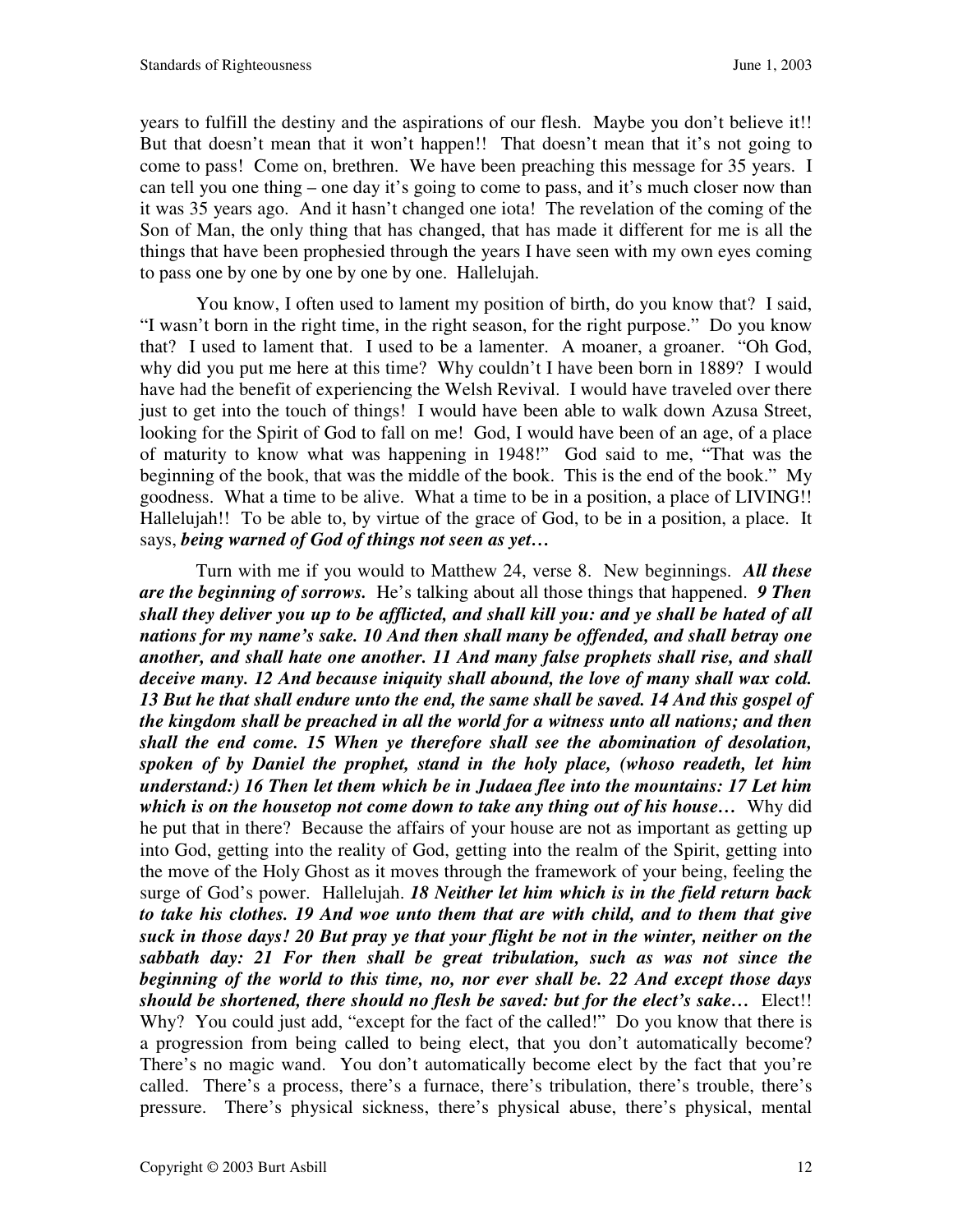anguish. There's all manner of things that happen in the realm of your and my humanity that are there to demonstrate to us the frailty of our position, the place of our flesh. OH, that flesh was as grass!!! Hallelujah!! And yet, in that position, in that place, there is something that God wants to do with regard to the demonstration of power that is within you!

 Now listen to this one. Back into Hebrews. Did you know that there are Noahs throughout the land? Do you know that there are Noahs throughout the world? Did you know that, that God has Noahs, a company of Noahs? Noah is a type of a first fruits company. Noah is a type and a shadow of the elect of God. It says, now listen to this, *7By faith Noah, being warned of God of things not seen as yet, moved with fear, prepared an ark to the saving of his* (Noah's) *house; by the which he* (Noah) *condemned the world*... The action of his saving, or the doing of the command that was on him to the building of the ark or the thing that he was involved in or the word that God gave him to do or the thing that God gave him to do, and his doing of it, did what? It SAVED his house, but it did something else. He became the standard of righteousness, and by his standard, others who did not participate or others that moved contrary or against him because of his obedience to the Word of God were condemned (judged). Now, I want you to notice something here. It never said that he did everything perfect. Never said he did everything in the exact manner, in the exact way that he was supposed to do it. It doesn't say that. Because he was still dealing with the aspect of his humanity. Maybe his wife had a problem with him. Maybe he was overbearing. Maybe he was too authoritarian. Maybe he was totalitarian. Doesn't make any difference. Doesn't make any difference as to the character of the man, because something was being worked out within his character as he was obedient to the word of God! You know, you and I may not have gotten along with Abraham or with Noah. Did you ever think about that? Their personalities may have just been too much for you. Do you know that Jesus' personality may have been a personality that you did not jive with? That you did not harmonize with? Do you know the man had followers coming out his ears, and yet he ended up with no one. How's that for compatibility? Come on!! There's something that God is saying in all of it. You have to determine what it is that God has spoken to you! You have to determine what it is that God wants of you! You have to determine what is the destiny that God has with regard to His overall plan! What word are you listening to? If your word does not involve Sonship, if your word does not involve the coming of the kingdom and preparing yourself and those that are around about you, or building your ark. It means just do what God tells you to do, and you do it, do it, do it, do it, do it, do it, do it, and you do it until either the job is done or God comes!! You just keep doing it. You know, I have no right to do anything else. No right! No right! No liberty! *Use not your liberty* for what? *An occasion to the flesh!* (Galatians 5:13). What does that mean? It means my liberty has nothing to do with my humanity!! My humanity has nothing to do with my liberty! I have not the liberty to exercise my humanity in the midst of God's business and God's business has to be my total objective! My total position of concentration can't be anything else! Can't be anything else!! There is no way that I can please God in the manner that God wants to be pleased without that type of mentality!

 He *prepared an ark to the saving of his house*, and we certainly know that his house wasn't a perfect house. Look what happened when they first got off the boat. Noah got drunk. Ham scoffed and exposed the humanity of his father. Boy, I don't